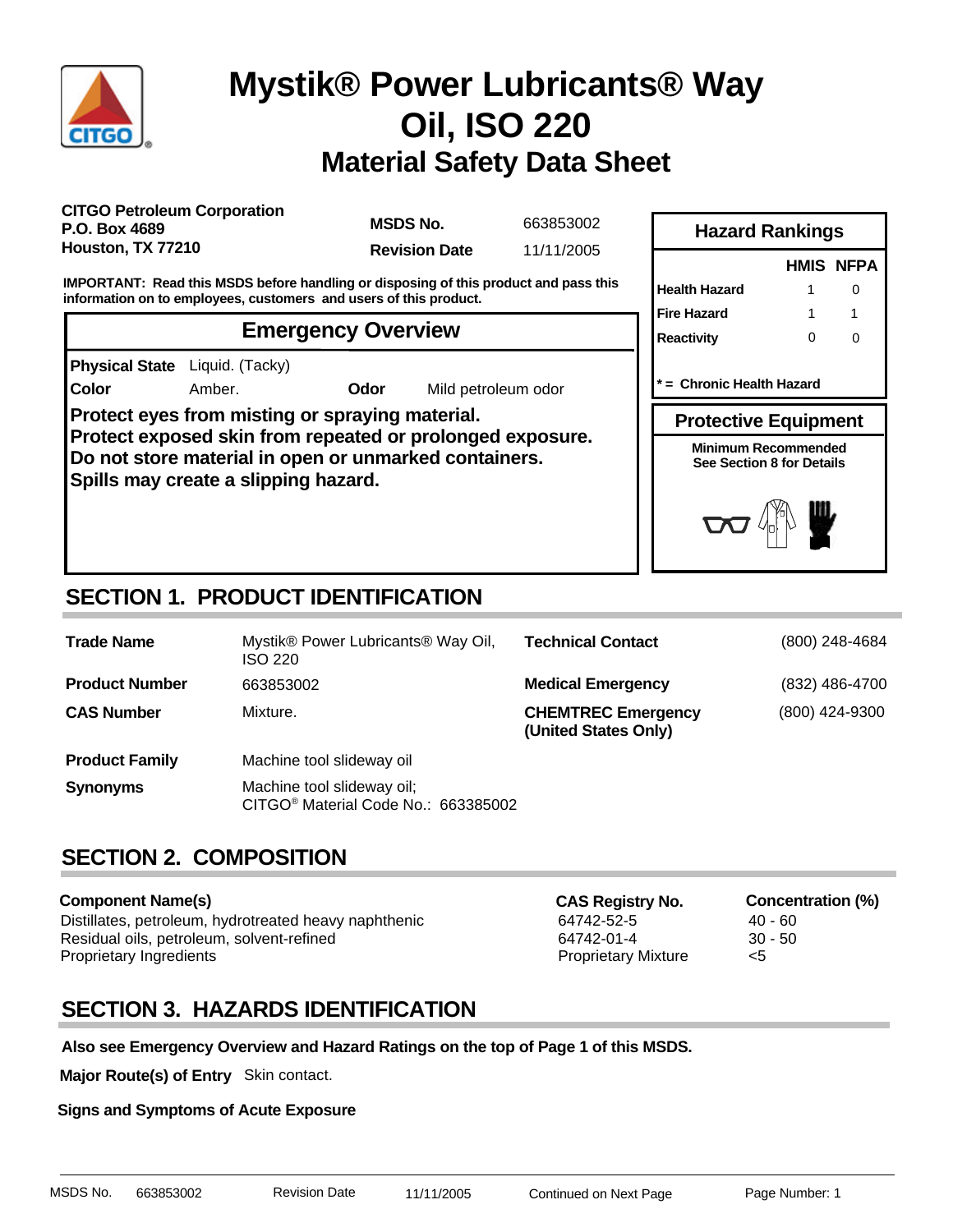| <b>Inhalation</b>                               | At elevated temperatures or in enclosed spaces, product mist or vapors may irritate the<br>mucous membranes of the nose, the throat, bronchi, and lungs.                                                                                                                                                                                                                                                    |
|-------------------------------------------------|-------------------------------------------------------------------------------------------------------------------------------------------------------------------------------------------------------------------------------------------------------------------------------------------------------------------------------------------------------------------------------------------------------------|
| <b>Eye Contact</b>                              | This product can cause transient mild eye irritation with short-term contact with liquid sprays<br>or mists. Symptoms include stinging, watering, redness, and swelling.                                                                                                                                                                                                                                    |
| <b>Skin Contact</b>                             | This material can cause mild skin irritation from prolonged or repeated skin contact.<br>Injection under the skin can cause inflammation and swelling. Injection of pressurized<br>hydrocarbons can cause severe, permanent tissue damage. Initial symptoms may be minor.<br>Injection of petroleum hydrocarbons requires immediate medical attention.                                                      |
| Ingestion                                       | If swallowed, large volumes of material can cause generalized depression, headache,<br>drowsiness, nausea, vomiting and diarrhea. Smaller doses can cause a laxative effect. If<br>aspirated into the lungs, liquid can cause lung damage.                                                                                                                                                                  |
| <b>Chronic Health Effects</b><br><b>Summary</b> | This product contains a petroleum-based mineral oil. Prolonged or repeated skin contact<br>can cause mild irritation and inflammation characterized by drying, cracking, (dermatitis) or<br>oil acne. Repeated or prolonged inhalation of petroleum-based mineral oil mists at<br>concentrations above applicable workplace exposure levels can cause respiratory irritation or<br>other pulmonary effects. |
| <b>Conditions Aggravated</b><br>by Exposure     | Disorders of the following organs or organ systems that may be aggravated by significant<br>exposure to this material or its components include: Skin                                                                                                                                                                                                                                                       |
| <b>Target Organs</b>                            | May cause damage to the following organs: skin.                                                                                                                                                                                                                                                                                                                                                             |
| <b>Carcinogenic Potential</b>                   | This product is not known to contain any components at concentrations above 0.1% which<br>are considered carcinogenic by OSHA, IARC or NTP.                                                                                                                                                                                                                                                                 |

**OSHA Hazard Classification is indicated by an "X" in the box adjacent to the hazard title. If no "X" is present, the product does not exhibit the hazard as defined in the OSHA Hazard Communication Standard (29 CFR 1910.1200).**

| <b>OSHA Health Hazard Classification</b>            |                                                          | <b>OSHA Physical Hazard Classification</b>                      |                                                         |                                                        |  |
|-----------------------------------------------------|----------------------------------------------------------|-----------------------------------------------------------------|---------------------------------------------------------|--------------------------------------------------------|--|
| <b>Irritant</b><br><b>Toxic</b><br><b>Corrosive</b> | <b>Sensitizer</b><br><b>Highly Toxic</b><br>Carcinogenic | <b>Combustible</b><br><b>Flammable</b><br><b>Compressed Gas</b> | <b>Explosive</b><br>Oxidizer<br><b>Organic Peroxide</b> | Pyrophoric<br><b>Water-reactive</b><br><b>Unstable</b> |  |

### **SECTION 4. FIRST AID MEASURES**

**Take proper precautions to ensure your own health and safety before attempting rescue or providing first aid. For more specific information, refer to Exposure Controls and Personal Protection in Section 8 of this MSDS.**

| <b>Inhalation</b>   | Move victim to fresh air. If victim is not breathing, immediately begin rescue breathing. If<br>breathing is difficult, 100 percent humidified oxygen should be administered by a qualified<br>individual. Seek medical attention immediately. Keep the affected individual warm and at<br>rest.                                                                                                                                                                                                                            |
|---------------------|-----------------------------------------------------------------------------------------------------------------------------------------------------------------------------------------------------------------------------------------------------------------------------------------------------------------------------------------------------------------------------------------------------------------------------------------------------------------------------------------------------------------------------|
| <b>Eye Contact</b>  | Check for and remove contact lenses. Flush eyes with cool, clean, low-pressure water while<br>occasionally lifting and lowering eyelids. Seek medical attention if excessive tearing, redness,<br>or pain persists.                                                                                                                                                                                                                                                                                                         |
| <b>Skin Contact</b> | If burned by hot material, cool skin by quenching with large amounts of cool water. For<br>contact with product at ambient temperatures, remove contaminated shoes and clothing.<br>Wipe off excess material. Wash exposed skin with mild soap and water. Seek medical<br>attention if tissue appears damaged or if pain or irritation persists. Thoroughly clean<br>contaminated clothing before reuse. Discard contaminated leather goods. If material is<br>injected under the skin, seek medical attention immediately. |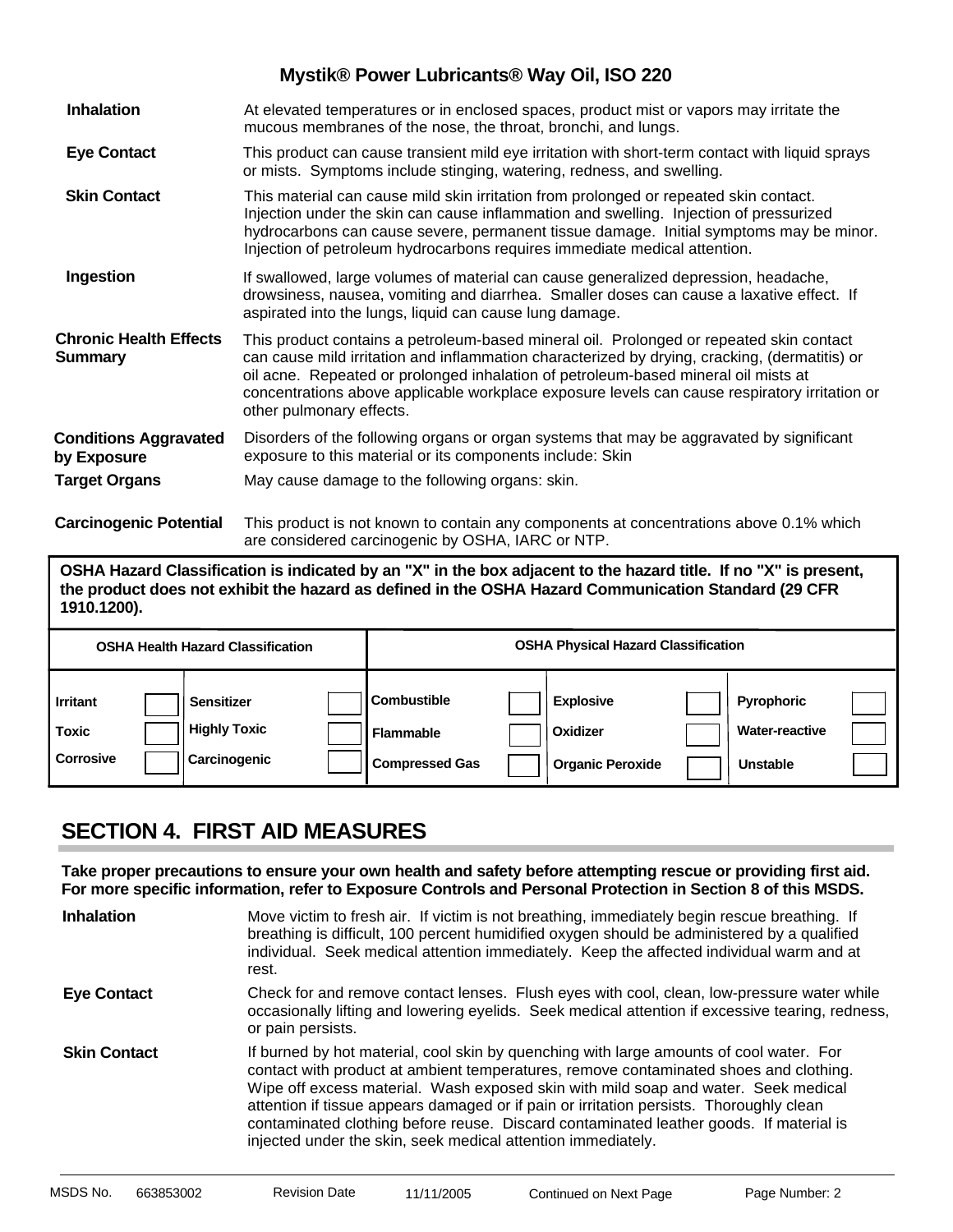| Ingestion                 | Do not induce vomiting unless directed to by a physician. Do not give anything to drink unless<br>directed to by a physician. Never give anything by mouth to a person who is not fully<br>conscious. If significant amounts are swallowed or irritation or discomfort occurs, seek<br>medical attention immediately. |
|---------------------------|-----------------------------------------------------------------------------------------------------------------------------------------------------------------------------------------------------------------------------------------------------------------------------------------------------------------------|
| <b>Notes to Physician</b> | INGESTION: The viscosity range of the product(s) represented by this MSDS is greater than<br>100 SUS at 100°F. There is a low risk of aspiration upon ingestion Careful gastric lavage or<br>emesis may be considered to evacuate large quantities of material.                                                       |

### **SECTION 5. FIRE FIGHTING MEASURES**

| <b>NFPA Flammability</b><br><b>Classification</b> | NFPA Class-IIIB combustible material.                                                                                                                                                                                                                                                                                                |                                       |          |  |  |
|---------------------------------------------------|--------------------------------------------------------------------------------------------------------------------------------------------------------------------------------------------------------------------------------------------------------------------------------------------------------------------------------------|---------------------------------------|----------|--|--|
| <b>Flash Point</b>                                |                                                                                                                                                                                                                                                                                                                                      | Open cup: 221°C (430°F) (Cleveland.). |          |  |  |
| Lower Flammable Limit No data.                    |                                                                                                                                                                                                                                                                                                                                      | <b>Upper Flammable Limit</b>          | No data. |  |  |
| <b>Autoignition</b><br><b>Temperature</b>         | Not available.                                                                                                                                                                                                                                                                                                                       |                                       |          |  |  |
| <b>Hazardous Combustion</b><br><b>Products</b>    | Carbon dioxide, carbon monoxide, smoke, fumes, unburned hydrocarbons and oxides of<br>sulfur and/or nitrogen.                                                                                                                                                                                                                        |                                       |          |  |  |
| <b>Special Properties</b>                         | This material can burn but will not readily ignite. This material will release vapors when<br>heated above the flash point temperature that can ignite when exposed to a source of<br>ignition. In enclosed spaces, heated vapor can ignite with explosive force. Mists or sprays<br>may burn at temperatures below the flash point. |                                       |          |  |  |
| <b>Extinguishing Media</b>                        | Use dry chemical, foam, Carbon Dioxide or water fog. Water or foam may cause frothing.<br>Carbon dioxide and inert gas can displace oxygen. Use caution when applying carbon<br>dioxide or inert gas in confined spaces.                                                                                                             |                                       |          |  |  |
| <b>Protection of Fire</b><br><b>Fighters</b>      | Firefighters must use full bunker gear including NIOSH-approved positive pressure<br>self-contained breathing apparatus to protect against potential hazardous combustion or<br>decomposition products and oxygen deficiencies.                                                                                                      |                                       |          |  |  |

### **SECTION 6. ACCIDENTAL RELEASE MEASURES**

**Take proper precautions to ensure your own health and safety before attempting spill control or clean-up. For more specific information, refer to the Emergency Overview on Page 1, Exposure Controls and Personal Protection in Section 8 and Disposal Considerations in Section 13 of this MSDS.**

> Do not touch damaged containers or spilled material unless wearing appropriate protective equipment. Slipping hazard; do not walk through spilled material. Stop leak if you can do so without risk. For small spills, absorb or cover with dry earth, sand, or other inert non-combustible absorbent material and place into waste containers for later disposal. Contain large spills to maximize product recovery or disposal. Prevent entry into waterways or sewers. In urban area, cleanup spill as soon as possible. In natural environments, seek cleanup advice from specialists to minimize physical habitat damage. This material will float on water. Absorbent pads and similar materials can be used. Comply with all laws and regulations.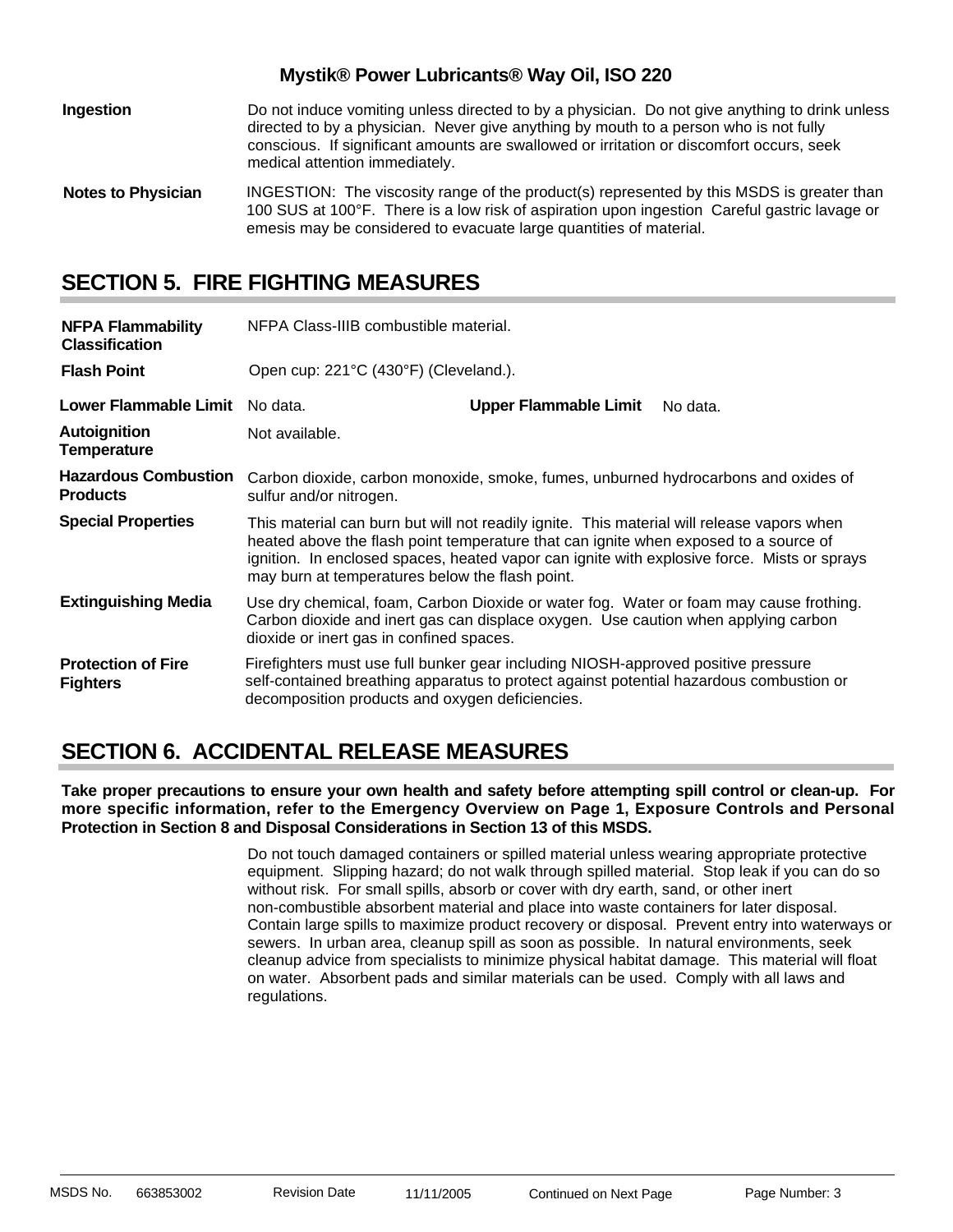### **SECTION 7. HANDLING AND STORAGE**

- Avoid contamination and extreme temperatures to minimize product degradation. Empty containers may contain product residues that can ignite with explosive force. Do not pressurize, cut, weld, braze solder, drill, grind or expose containers to flames, sparks, heat or other potential ignition sources. Consult appropriate federal, state and local authorities before reusing, reconditioning, reclaiming, recycling or disposing of empty containers and/or waste residues of this product. **Handling**
- **Storage** Keep container closed. Do not store with strong oxidizing agents. Do not store at elevated temperatures. Avoid storing product in direct sunlight for extended periods of time. Consult appropriate federal, state and local authorities before reusing, reconditioning, reclaiming, recycling or disposing of empty containers or waste residues of this product.

### **SECTION 8. EXPOSURE CONTROLS AND PERSONAL PROTECTION**

#### **Engineering Controls** Provide exhaust ventilation or other engineering controls to keep the airborne concentrations of mists and/or vapors below the recommended exposure limits (see below). An eye wash station and safety shower should be located near the work-station.

**Personal Protective Equipment** Personal protective equipment should be selected based upon the conditions under which this material is used. A hazard assessment of the work area for PPE requirements should be conducted by a qualified professional pursuant to OSHA regulations. The following pictograms represent the minimum requirements for personal protective equipment. For certain operations, additional PPE may be required.



Safety glasses equipped with side shields are recommended as minimum protection in industrial settings. Wear goggles if splashing or spraying is anticipated. Wear goggles and face shield if material is heated above 125°F (51°C). Have suitable eye wash water available. Avoid skin contact. Use gloves constructed of chemical resistant materials such as heavy nitrile rubber or appropriate barrier creams with prolonged or repeated contact. If the product is processed or handled at elevated temperature, protect against thermal burns by using heat-resistant (insulated) gloves. Do not wear gloves or loose fitting clothing around rotating or moving equipment. Use good personal hygiene practices. The need for respiratory protection is not anticipated under normal use conditions and with adequate ventilation. If elevated airborne concentrations above applicable workplace exposure levels are anticipated, a NIOSH-approved organic vapor respirator equipped with a dust/mist prefilter should be used. Protection factors vary depending upon the type of respirator used. Respirators should be used in accordance with OSHA requirements (29 CFR 1910.134). **Eye Protection Respiratory Protection** Use clean protective clothing if splashing or spraying conditions are present. Protective clothing may include long-sleeve outer garment, apron, or lab coat. If significant contact occurs, remove oil-contaminated clothing as soon as possible and promptly shower. Launder contaminated clothing before reuse or discard. Wear heat protective boots and protective clothing when handling material at elevated temperatures. **Hand Protection Body Protection**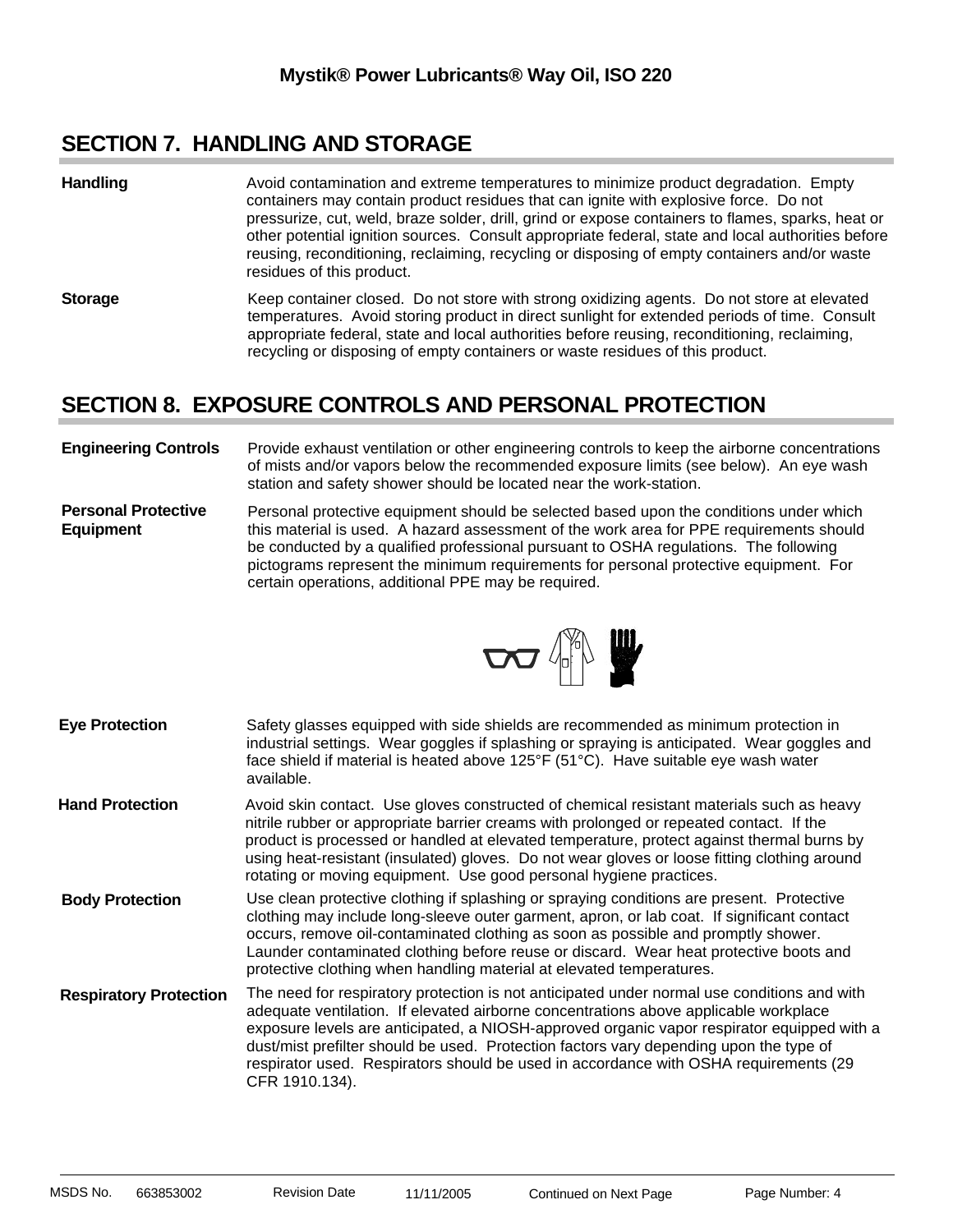Use good personal hygiene practices. Wash hands and other exposed skin areas with plenty of mild soap and water before eating, drinking, smoking, use of toilet facilities, or leaving work. DO NOT use gasoline, kerosene, solvents or harsh abrasives as skin cleaners. Since specific exposure standards/control limits have not been established for this product, the "Oil Mist, Mineral" exposure limits shown below are suggested as minimum control guidelines. **General Comments**

#### **Occupational Exposure Guidelines**

| <b>Substance</b>  | Applicable Workplace Exposure Levels     |
|-------------------|------------------------------------------|
| Oil Mist, Mineral | <b>ACGIH (United States).</b>            |
|                   | TWA: 5 mg/m <sup>3</sup> 8 hour(s).      |
|                   | STEL: 10 mg/m <sup>3</sup> 15 minute(s). |
|                   | <b>OSHA (United States).</b>             |
|                   | TWA: 5 mg/m <sup>3</sup> 8 hour(s).      |
|                   |                                          |

### **SECTION 9. PHYSICAL AND CHEMICAL PROPERTIES (TYPICAL)**

| <b>Physical State</b>                  | Liquid. (Tacky)                                                                                                                                        | Color | Amber.         |                                         | Odor                    | Mild petroleum odor    |
|----------------------------------------|--------------------------------------------------------------------------------------------------------------------------------------------------------|-------|----------------|-----------------------------------------|-------------------------|------------------------|
| <b>Specific Gravity</b>                | $0.91$ (Water = 1)                                                                                                                                     | pH    | Not applicable |                                         | Vapor<br><b>Density</b> | $>1$ (Air = 1)         |
| <b>Boiling Range</b>                   | Not available.                                                                                                                                         |       |                | <b>Melting/Freezing</b><br><b>Point</b> |                         | Not available.         |
| <b>Vapor Pressure</b>                  | $< 0.001$ kPa ( $< 0.01$ mm Hg) (at 20 °C)                                                                                                             |       |                | <b>Volatility</b>                       |                         | Negligible volatility. |
| Solubility in<br><b>Water</b>          | Very slightly soluble in cold water. $(<0.1$ %<br>w/w)                                                                                                 |       |                | <b>Viscosity</b><br>(cSt @ 40°C)        |                         | 220                    |
| <b>Flash Point</b>                     | Open cup: 221°C (430°F) (Cleveland.).                                                                                                                  |       |                |                                         |                         |                        |
| <b>Additional</b><br><b>Properties</b> | Gravity, $^{\circ}$ API (ASTM D287) = 24.3 @ 60 $^{\circ}$ F<br>Density = $7.56$ Lbs/gal.<br>Viscosity (ASTM D2161) = AP 1100 SUS $@$ 100 $^{\circ}$ F |       |                |                                         |                         |                        |

### **SECTION 10. STABILITY AND REACTIVITY**

| <b>Chemical Stability</b>                                   | Stable.                                        | <b>Hazardous Polymerization</b>                                                     | Not expected to occur.                                                                   |
|-------------------------------------------------------------|------------------------------------------------|-------------------------------------------------------------------------------------|------------------------------------------------------------------------------------------|
| <b>Conditions to Avoid</b>                                  |                                                | Keep away from extreme heat, sparks, open flame, and strongly oxidizing conditions. |                                                                                          |
| <b>Materials</b><br>Incompatibility                         | Strong oxidizers.                              |                                                                                     |                                                                                          |
| <b>Hazardous</b><br><b>Decomposition</b><br><b>Products</b> | products identified in Section 5 of this MSDS. |                                                                                     | No additional hazardous decomposition products were identified other than the combustion |

### **SECTION 11. TOXICOLOGICAL INFORMATION**

**For other health-related information, refer to the Emergency Overview on Page 1 and the Hazards Identification in Section 3 of this MSDS.**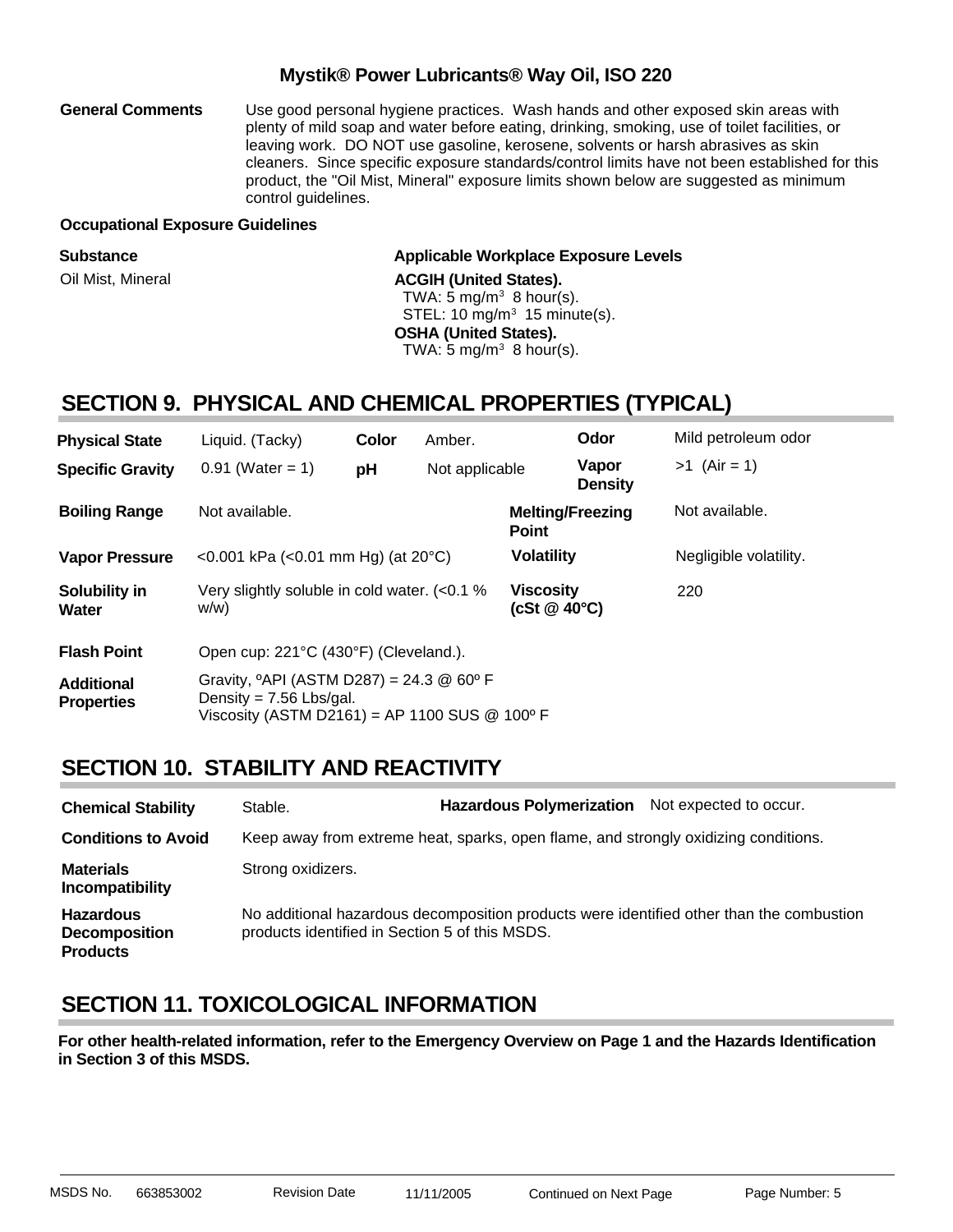| <b>Toxicity Data</b> | Distillates, petroleum, hydrotreated heavy naphthenic:<br>ORAL (LD50):<br>Acute: $>5000$ mg/kg [Rat].<br>DERMAL (LD50):<br>Acute: >2000 mg/kg [Rabbit].                                                                                                                                                                                                                                                                                                                                                                                                                                                                                                                              |  |  |  |  |  |
|----------------------|--------------------------------------------------------------------------------------------------------------------------------------------------------------------------------------------------------------------------------------------------------------------------------------------------------------------------------------------------------------------------------------------------------------------------------------------------------------------------------------------------------------------------------------------------------------------------------------------------------------------------------------------------------------------------------------|--|--|--|--|--|
|                      | Mineral oil mists derived from highly refined oils are reported to have low acute and sub-acute<br>toxicities in animals. Effects from single and short-term repeated exposures to high<br>concentrations of mineral oil mists well above applicable workplace exposure levels include<br>lung inflammatory reaction, lipoid granuloma formation and lipoid pneumonia. In acute and<br>sub-acute studies involving exposures to lower concentrations of mineral oil mists at or near<br>current work place exposure levels produced no significant toxicological effects.                                                                                                            |  |  |  |  |  |
|                      | Residual oils, petroleum, solvent-refined:<br>ORAL (LD50):<br>Acute: >5000 mg/kg [Rat].<br>DERMAL (LD50):<br>Acute: >2000 mg/kg [Rabbit].                                                                                                                                                                                                                                                                                                                                                                                                                                                                                                                                            |  |  |  |  |  |
|                      | Mineral oil mists derived from highly refined oils are reported to have low acute and sub-acute<br>toxicities in animals. Effects from single and short-term repeated exposures to high<br>concentrations of mineral oil mists well above applicable workplace exposure levels include<br>lung inflammatory reaction, lipoid granuloma formation and lipoid pneumonia. In acute and<br>sub-acute studies involving exposures to lower concentrations of mineral oil mists at or near<br>current work place exposure levels produced no significant toxicological effects. In long term<br>studies (up to two years) no carcinogenic effects have been reported in any animal species |  |  |  |  |  |

### **SECTION 12. ECOLOGICAL INFORMATION**

tested.

An environmental fate analysis is not available for this specific product. Plants and animals may experience harmful or fatal effects when coated with petroleum products. Petroleum-based (mineral) lubricating oils normally will float on water. In stagnant or slow-flowing waterways, an oil layer can cover a large surface area. As a result, this oil layer might limit or eliminate natural atmospheric oxygen transport into the water. With time, if not removed, oxygen depletion in the waterway may be sufficient to cause a fish kill or create an anaerobic environment. Analysis for ecological effects has not been conducted on this product. However, if spilled, this product and any contaminated soil or water may be harmful to human, animal, and aquatic life. Also, the coating action associated with petroleum and petroleum products can be harmful or fatal to aquatic life and waterfowl. **Ecotoxicity Environmental Fate**

### **SECTION 13. DISPOSAL CONSIDERATIONS**

**Hazard characteristic and regulatory waste stream classification can change with product use. Accordingly, it is the responsibility of the user to determine the proper storage, transportation, treatment and/or disposal methodologies for spent materials and residues at the time of disposition.**

> Conditions of use may cause this material to become a "hazardous waste", as defined by federal or state regulations. It is the responsibility of the user to determine if the material is a "hazardous waste" at the time of disposal. Transportation, treatment, storage, and disposal of waste material must be conducted in accordance with RCRA regulations (see 40 CFR 260 through 40 CFR 271). State and/or local regulations may be more restrictive. Contact your regional US EPA office for guidance concerning case specific disposal issues. Empty drums and pails retain residue. DO NOT pressurize, cut, weld, braze, solder, drill, grind, or expose this product's empty container to heat, flame, or other ignition sources. DO NOT attempt to clean it. Empty drums and pails should be drained completely, properly bunged or sealed, and promptly sent to a reconditioner.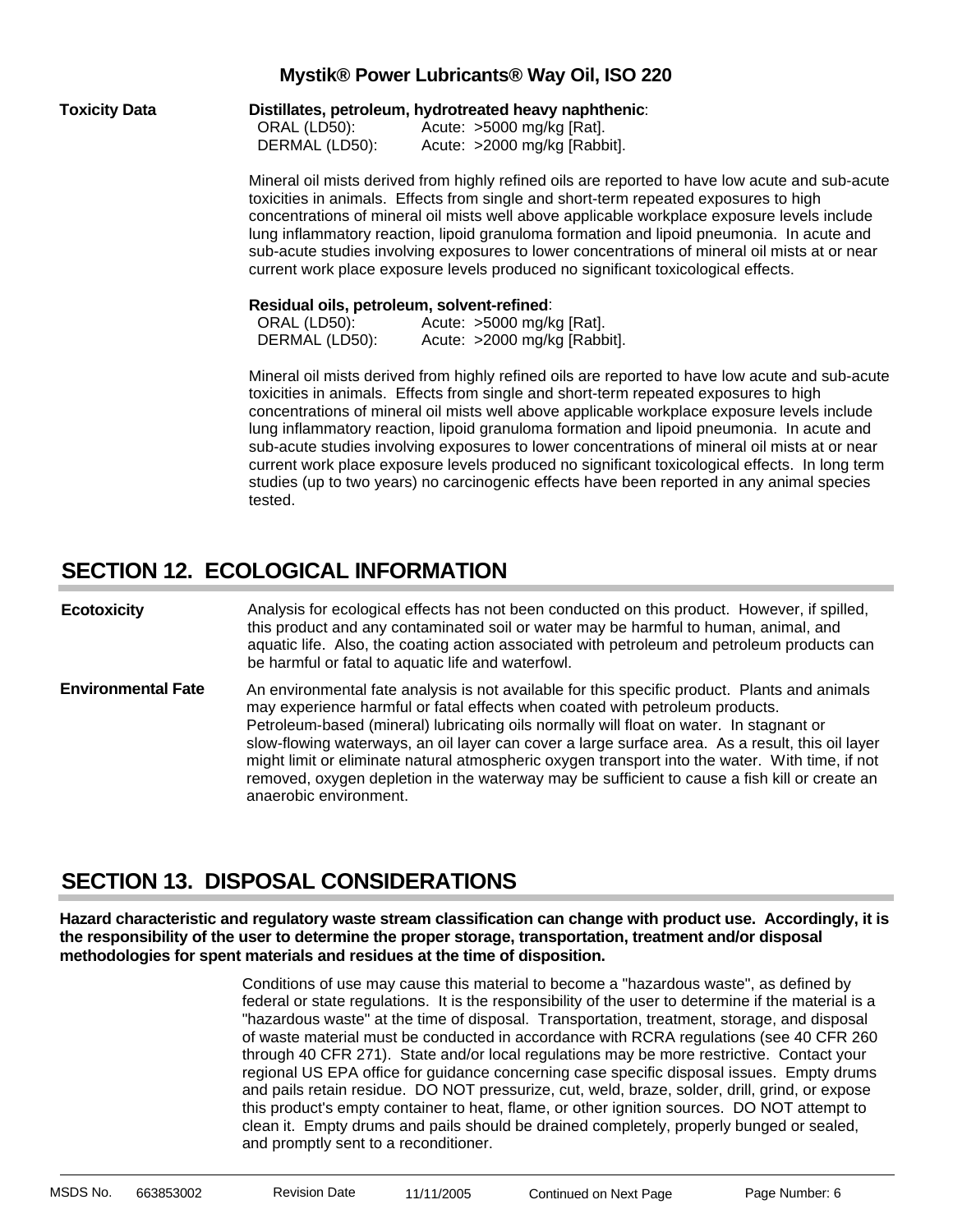### **SECTION 14. TRANSPORT INFORMATION**

|                             | methods or locations outside of the United States.                              | The shipping description below may not represent requirements for all modes of transportation, shipping |                                                       |  |
|-----------------------------|---------------------------------------------------------------------------------|---------------------------------------------------------------------------------------------------------|-------------------------------------------------------|--|
| <b>US DOT Status</b>        | Not regulated by the U.S. Department of Transportation as a hazardous material. |                                                                                                         |                                                       |  |
| <b>Proper Shipping Name</b> | Not regulated.                                                                  |                                                                                                         |                                                       |  |
| <b>Hazard Class</b>         | Not regulated.                                                                  | <b>Packing Group(s)</b>                                                                                 | Not applicable.                                       |  |
|                             |                                                                                 | <b>UN/NA Number</b>                                                                                     | Not regulated.                                        |  |
| <b>Reportable Quantity</b>  | A Reportable Quantity (RQ) has not been established for this material.          |                                                                                                         |                                                       |  |
| Placard(s)                  |                                                                                 | <b>Emergency Response</b><br>Guide No.                                                                  | Not applicable.                                       |  |
|                             |                                                                                 | <b>MARPOL III Status</b>                                                                                | Not a DOT "Marine"<br>Pollutant" per 49 CFR<br>171.8. |  |

### **SECTION 15. REGULATORY INFORMATION**

 $\bigvee$ 

| <b>TSCA Inventory</b>                                                          | This product and/or its components are listed on the Toxic Substances Control Act (TSCA)<br>inventory.                                                                                                                                                                                                                                                                                                                                                                                                                                                                                                                                                                                                                                                                              |  |  |  |  |
|--------------------------------------------------------------------------------|-------------------------------------------------------------------------------------------------------------------------------------------------------------------------------------------------------------------------------------------------------------------------------------------------------------------------------------------------------------------------------------------------------------------------------------------------------------------------------------------------------------------------------------------------------------------------------------------------------------------------------------------------------------------------------------------------------------------------------------------------------------------------------------|--|--|--|--|
| <b>SARA 302/304</b><br><b>Emergency Planning</b><br>and Notification           | The Superfund Amendments and Reauthorization Act of 1986 (SARA) Title III requires<br>facilities subject to Subparts 302 and 304 to submit emergency planning and notification<br>information based on Threshold Planning Quantities (TPQs) and Reportable Quantities<br>(RQs) for "Extremely Hazardous Substances" listed in 40 CFR 302.4 and 40 CFR 355. No<br>components were identified.                                                                                                                                                                                                                                                                                                                                                                                        |  |  |  |  |
| SARA 311/312 Hazard<br><b>Identification</b>                                   | The Superfund Amendments and Reauthorization Act of 1986 (SARA) Title III requires<br>facilities subject to this subpart to submit aggregate information on chemicals by "Hazard<br>Category" as defined in 40 CFR 370.2. This material would be classified under the following<br>hazard categories:<br>No SARA 311/312 hazard categories identified.                                                                                                                                                                                                                                                                                                                                                                                                                              |  |  |  |  |
|                                                                                |                                                                                                                                                                                                                                                                                                                                                                                                                                                                                                                                                                                                                                                                                                                                                                                     |  |  |  |  |
| <b>SARA 313 Toxic</b><br><b>Chemical Notification</b><br>and Release Reporting | This product contains the following components in concentrations above de minimis levels<br>that are listed as toxic chemicals in 40 CFR Part 372 pursuant to the requirements of Section<br>313 of SARA: No components were identified.                                                                                                                                                                                                                                                                                                                                                                                                                                                                                                                                            |  |  |  |  |
| <b>CERCLA</b>                                                                  | The Comprehensive Environmental Response, Compensation, and Liability Act of 1980<br>(CERCLA) requires notification of the National Response Center concerning release of<br>quantities of "hazardous substances" equal to or greater than the reportable quantities (RQ's)<br>listed in 40 CFR 302.4. As defined by CERCLA, the term "hazardous substance" does not<br>include petroleum, including crude oil or any fraction thereof which is not otherwise<br>specifically designated in 40 CFR 302.4. This product or refinery stream is not known to<br>contain chemical substances subject to this statute. However, it is recommended that you<br>contact state and local authorities to determine if there are any other reporting requirements<br>in the event of a spill. |  |  |  |  |
| <b>Clean Water Act</b><br>(CWA)                                                | This material is classified as an oil under Section 311 of the Clean Water Act (CWA) and the<br>Oil Pollution Act of 1990 (OPA). Discharges or spills which produce a visible sheen on waters<br>of the United States, their adjoining shorelines, or into conduits leading to surface waters must<br>be reported to the EPA's National Response Center at (800) 424-8802.                                                                                                                                                                                                                                                                                                                                                                                                          |  |  |  |  |
|                                                                                |                                                                                                                                                                                                                                                                                                                                                                                                                                                                                                                                                                                                                                                                                                                                                                                     |  |  |  |  |